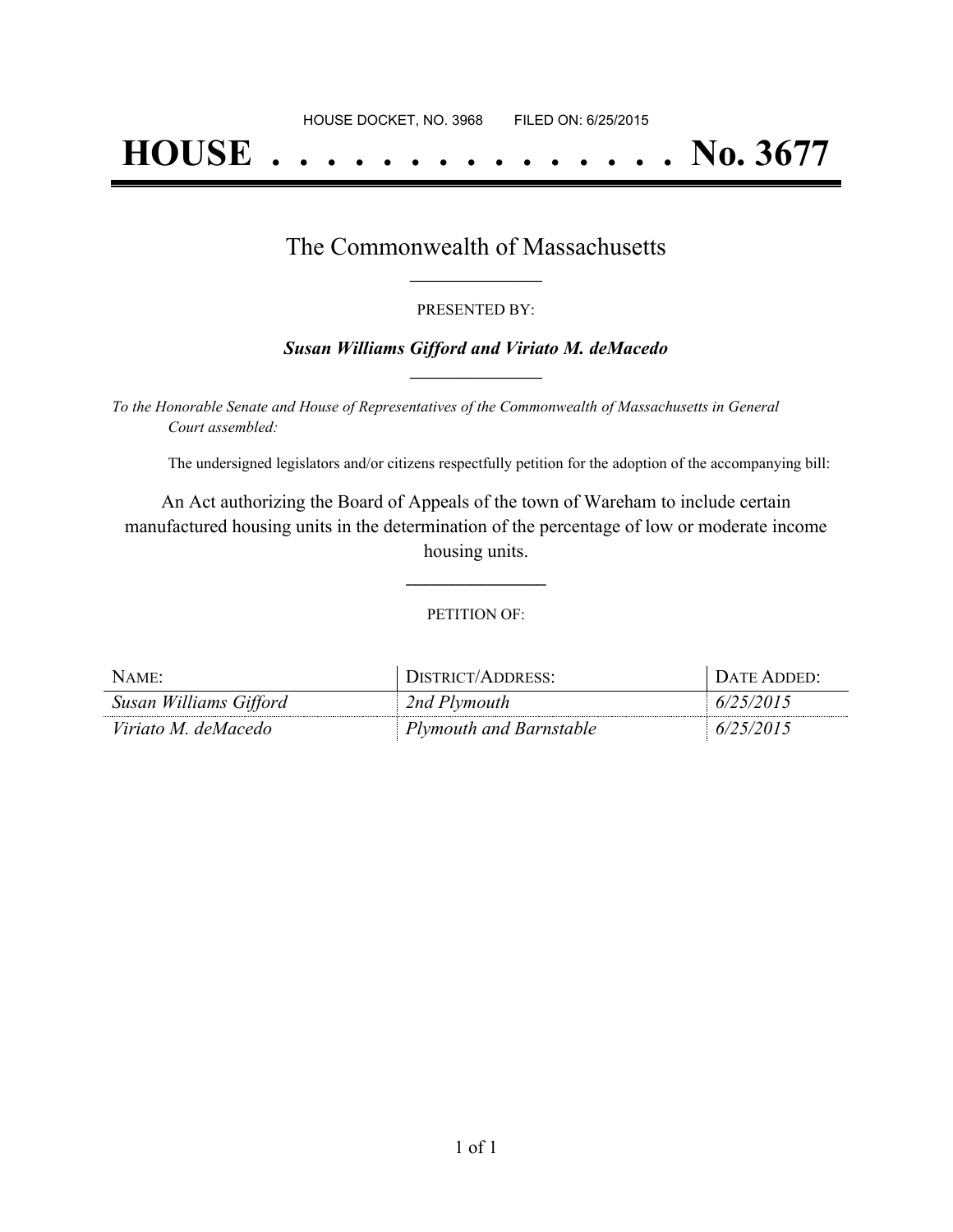#### HOUSE DOCKET, NO. 3968 FILED ON: 6/25/2015

## **HOUSE . . . . . . . . . . . . . . . No. 3677**

By Representative Gifford of Wareham and Senator deMacedo, a joint petition (accompanied by bill, House, No. 3677) of Susan Williams Gifford and Viriato M. deMacedo (by vote of the town) that the town of Wareham be authorized to include certain manufactured housing units in the determination of the percentage of low or moderate income housing units. Housing. [Local Approval Received.]

## The Commonwealth of Massachusetts

**In the One Hundred and Eighty-Ninth General Court (2015-2016) \_\_\_\_\_\_\_\_\_\_\_\_\_\_\_**

**\_\_\_\_\_\_\_\_\_\_\_\_\_\_\_**

An Act authorizing the Board of Appeals of the town of Wareham to include certain manufactured housing units in the determination of the percentage of low or moderate income housing units.

Be it enacted by the Senate and House of Representatives in General Court assembled, and by the authority *of the same, as follows:*

| $\mathbf{1}$   | Notwithstanding any general or special law to the contrary the board of appeals of the       |
|----------------|----------------------------------------------------------------------------------------------|
| $\overline{2}$ | town of Wareham, in determining whether low or moderate income housing exists in the town of |
| 3              | Wareham in excess of 10 percent of the housing units reported in the most recent federal     |
| $\overline{4}$ | decennial census so that requirements or regulations imposed by said board of appeals in a   |
| 5              | permit after comprehensive hearing shall be deemed consistent with local needs, the board of |
| 6              | appeals shall count as low or moderate income housing units manufactured housing units in    |
| $\tau$         | manufactured housing communities; provided, that:                                            |
| 8              | each qualifying manufactured housing unit has a fair cash value of no more than<br>(1)       |
| 9              | \$100,000 and is subject to no outstanding board of health citations;                        |